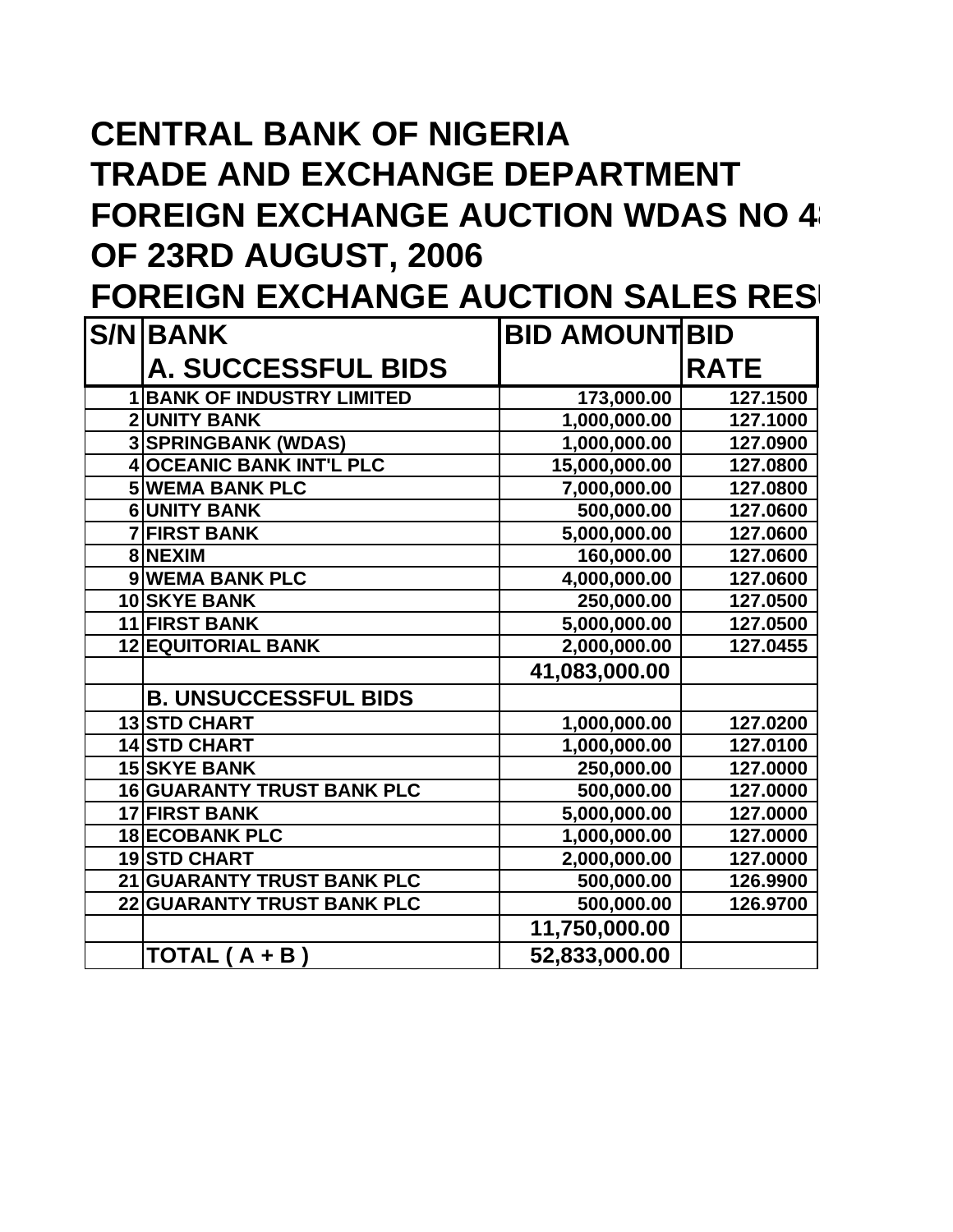### **REQUEST FOR BDC CASH OPERATIONS:**

| <b>S/NBANK</b>           | <b>BID AMOUNTBID</b> |             |
|--------------------------|----------------------|-------------|
|                          |                      | <b>RATE</b> |
| <b>1 ACCESS BANK PLC</b> | 2,000,000.00         | 127.0600    |
| $2$ FCMB (BDC)           | 1,600,000.00         | 127.0600    |
| <b>3OCEANIC BANK</b>     | 2,000,000.00         | 127.0800    |
| <b>4 SKYE BANK</b>       | 500,000.00           | 127.0700    |
| <b>5 UNITY BANK</b>      | 1,000,000.00         | 127.1000    |
| 6WEMA-BDC                | 2,000,000.00         | 127.0700    |
|                          | 9,100,000.00         |             |

### **SUMMARY FOR WHOLESALE DAS 48 OF 23-0**

| <b>1 AMOUNT OFFERED FOR SALE</b>   | <b>US\$50,00</b> |
|------------------------------------|------------------|
| <b>2 AMOUNT SOLD AT WDAS</b>       | <b>US\$41,08</b> |
| <b>3 AMOUNT SOLD AT BANKS' BDC</b> | <b>US\$9,100</b> |
| <b>4 TOTAL AMOUNT SOLD</b>         | <b>US\$50,18</b> |
| <b>5 NO. OF BANKS</b>              | 11               |

| 1 SKYE BANK       | 250000 | 127.05 |
|-------------------|--------|--------|
| TOTAL             | 250000 |        |
| 3 SKYE BANK (BDC) | 500000 | 127.07 |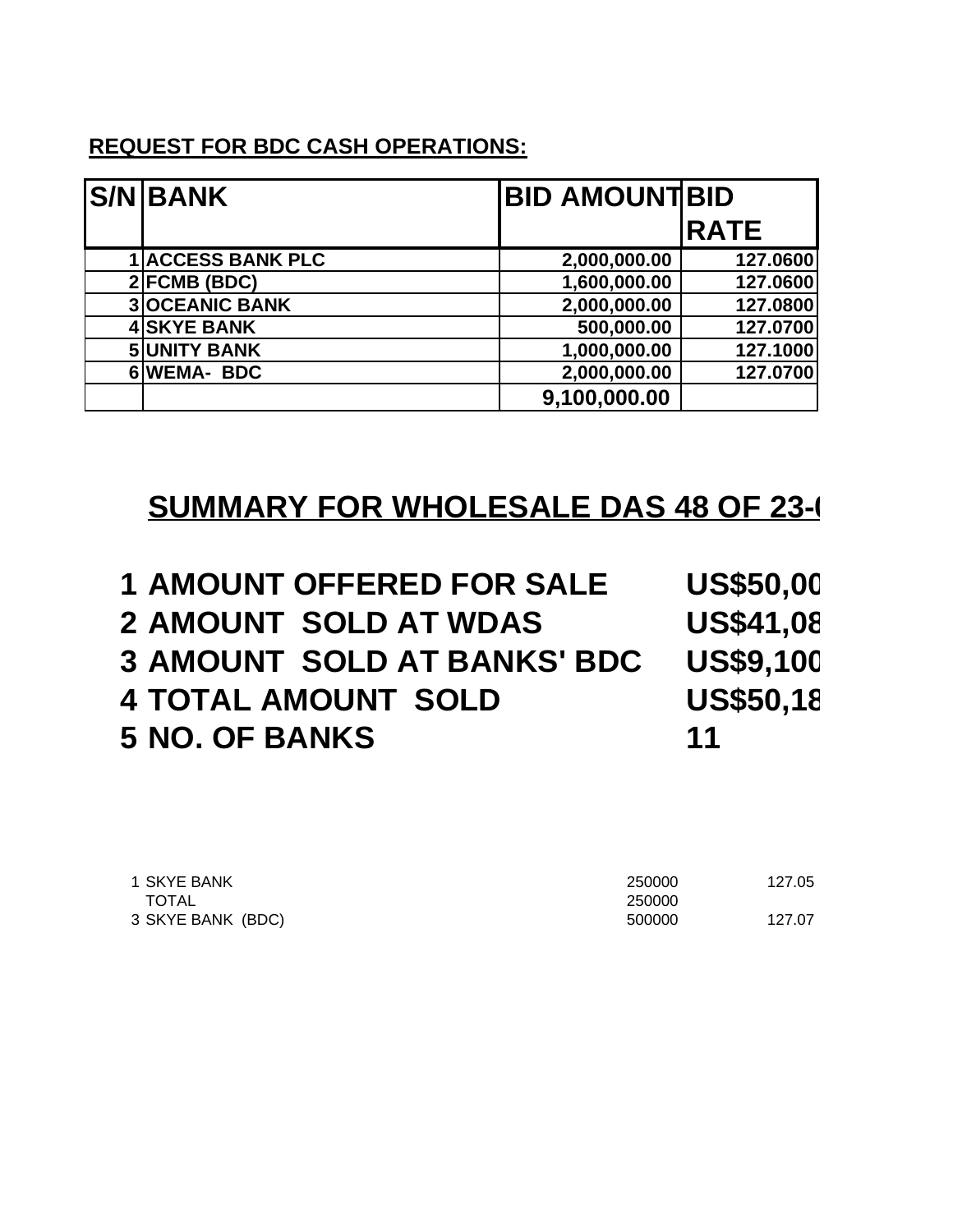| 2 SPRINGBANK (WDAS) | 1000000 | 127.09 |
|---------------------|---------|--------|
| 3 UNITY BANK        | 1000000 | 127.1  |
| 4 UNITY BANK        | 500000  | 127.06 |
| 5 WEMA BANK PLC     | 7000000 | 127.08 |
| 6 WEMA BANK PLC     | 4000000 | 127.06 |
|                     |         |        |

| ×<br>۰, |  |
|---------|--|
|---------|--|

#### REQUEST FOR BDC CASH OPERATIONS:

| S/N | <b>BANK</b>       | <b>BID AMOUNT</b> | <b>BID</b>  |        |
|-----|-------------------|-------------------|-------------|--------|
|     |                   |                   | <b>RATE</b> |        |
|     | 1 FCMB (BDC)      |                   | 1600000     | 127.06 |
|     | 2 ACCESS BANK PLC |                   | 2000000     | 127.06 |
|     | 4 OCEANIC BANK    |                   | 2000000     | 127.08 |
|     | 5 UNITY BANK      |                   | 1000000     | 127.1  |
|     | 6 WEMA- BDC       |                   | 2000000     | 127.07 |
|     |                   |                   | 8600000     |        |
|     |                   |                   |             |        |

#### SUMMARY FOR WHOLESALE DAS 48 OF 23-08-2006

 AMOUNT OFFERED FOR SALE AMOUNT SOLD AT WDAS AMOUNT SOLD AT BANKS' BDC TOTAL AMOUNT SOLD NO. OF BANKS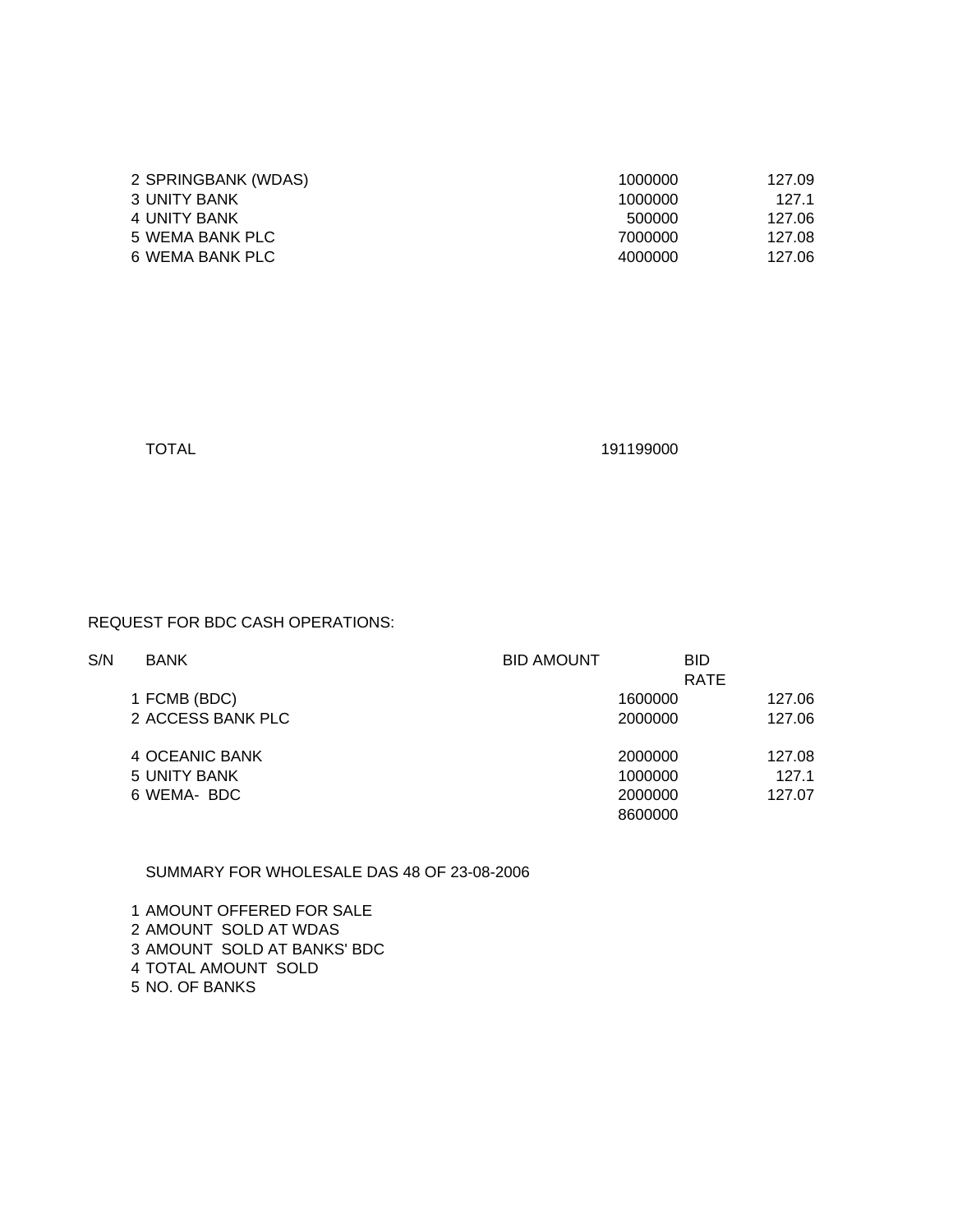# $8/2006$

### **FOREIGN EXCHANGE AND**

| <b>CUMM TOTAL</b> | <b>BANK</b> | <b>WEIGHTED</b> |
|-------------------|-------------|-----------------|
|                   | <b>CODE</b> | <b>AVERAGE</b>  |
| 173,000.00        | 404         | 0.4163          |
| 1,173,000.00      | 215         | 2.4057          |
| 2,173,000.00      | 084         | 2.4055          |
| 17,173,000.00     | 056         | 36.0797         |
| 24,173,000.00     | 035         | 16.8372         |
| 24,673,000.00     | 215         | 1.2025          |
| 29,673,000.00     | 011         | 12.0247         |
| 29,833,000.00     | 405         | 0.3848          |
| 33,833,000.00     | 035         | 9.6197          |
| 34,083,000.00     | 076         | 0.6012          |
| 39,083,000.00     | 011         | 12.0237         |
| 41,083,000.00     | 040         | 4.8093          |
|                   |             |                 |
|                   |             |                 |
| 42,083,000.00     | 068         | 2.4042          |
| 43,083,000.00     | 068         | 2.4040          |
| 43,333,000.00     | 076         | 0.6010          |
| 43,833,000.00     | 058         | 1.2019          |
| 48,833,000.00     | 011         | 12.0190         |
| 49,833,000.00     | 050         | 2.4038          |
| 51,833,000.00     | 068         | 4.8076          |
| 52,333,000.00     | 058         | 1.2018          |
| 52,833,000.00     | 058         | 1.2016          |
|                   |             | 127.0553        |
|                   |             |                 |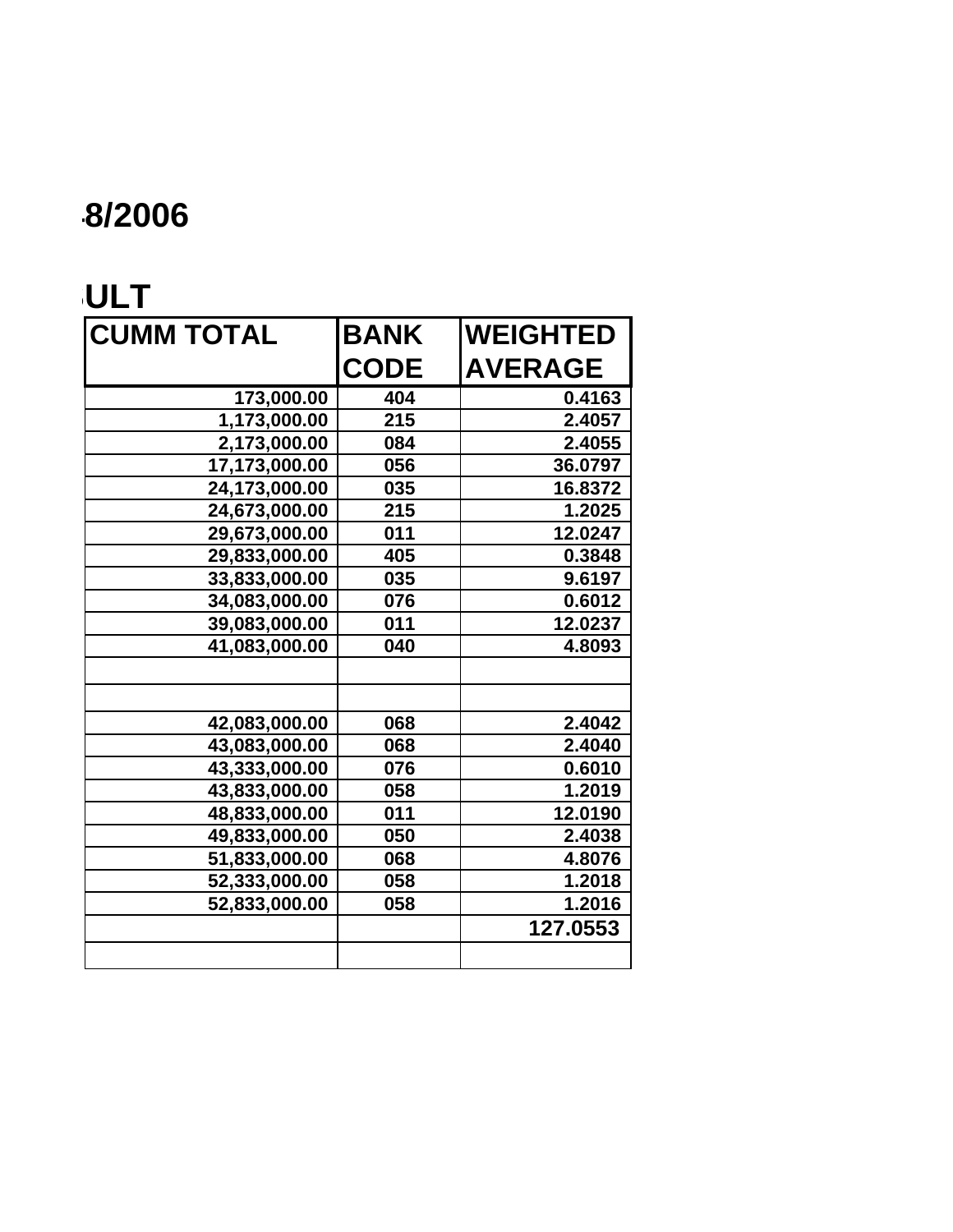| <b>CUMM TOTAL</b> | <b>BANK</b> |
|-------------------|-------------|
|                   | <b>CODE</b> |
| 2,000,000.00      | 044         |
| 3,600,000.00      | 214         |
| 5,600,000.00      | 056         |
| 6,100,000.00      | 076         |
| 7,100,000.00      | 215         |
| 9,100,000.00      | 035         |
|                   |             |

## 08-2006

# **US\$50,000,000.00 US\$41,083,000.00 US\$9,100,000.00 US\$50,183,000.00**

076

076